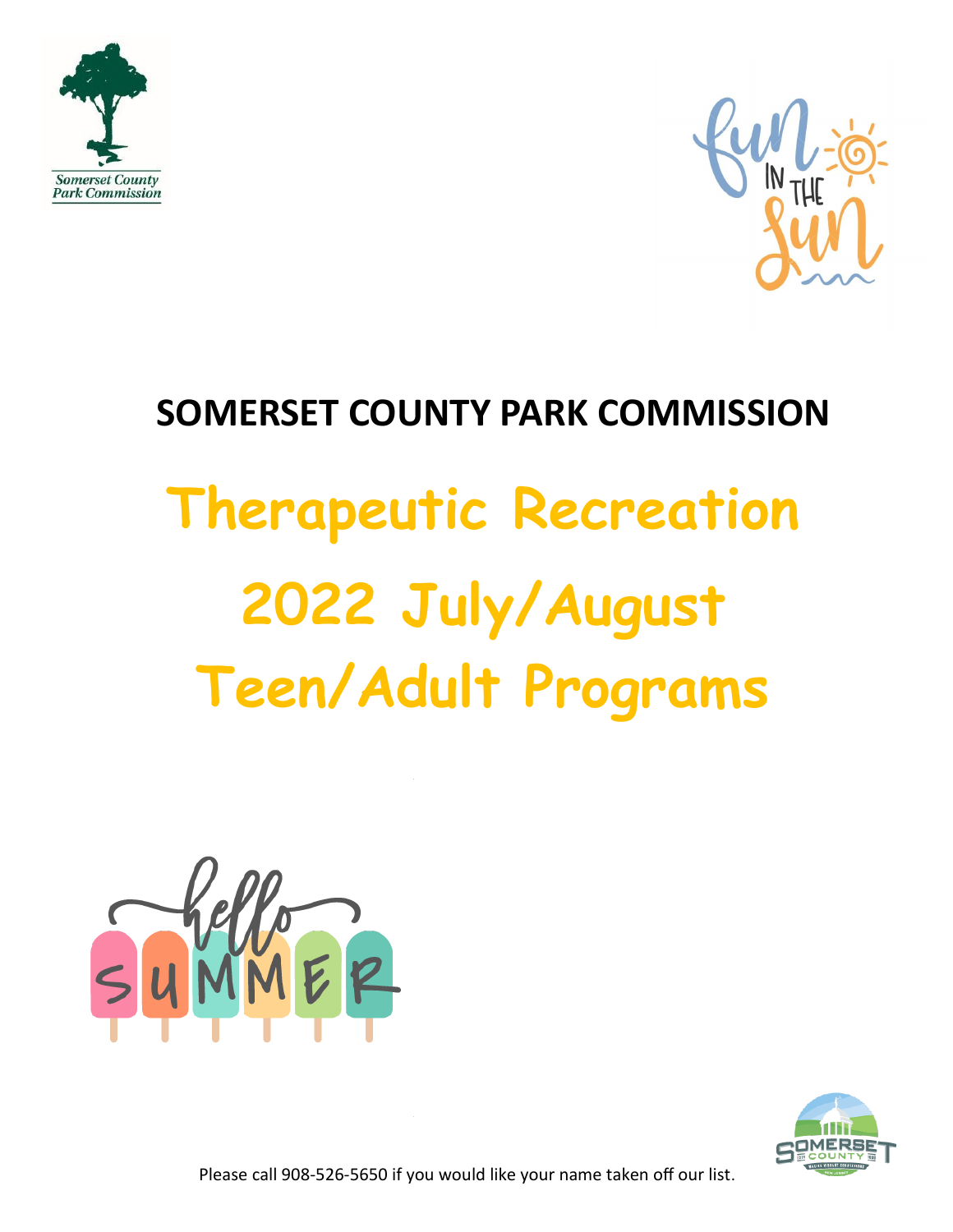# Therapeutic Recreation Department

P.O. Box 5327, North Branch, NJ 08876 v Tel. 908 526-5650; Fax 908 429-5508 TTY users, please use the Relay Service @ 711  $\cdot\cdot\cdot$  www.somersetcountyparks.org

# Dina Trunzo, CTRS, Manager **Canadia Exercise** Office Hours:

**Therapeutic Recreation (TR) is a cooperative effort between the Somerset County Park Commission and the following participating municipalities:**

| <b>Bedminster</b>        | <b>Manville</b>          |
|--------------------------|--------------------------|
| <b>Bernards Township</b> | <b>Montgomery</b>        |
| <b>Bernardsville</b>     | <b>North Plainfield</b>  |
| <b>Bound Brook</b>       | <b>Raritan</b>           |
| <b>Branchburg</b>        | <b>Somerville</b>        |
| <b>Bridgewater</b>       | <b>South Bound Brook</b> |
| <b>Green Brook</b>       | <b>Warren</b>            |
| <b>Hillsborough</b>      | <b>Watchung</b>          |

**The department provides year round recreation programs to individuals with developmental disabilities residing in participating municipalities. We encourage your input and suggestions. Not sure which program to register for? Please call the TR office. We are here to help you recreate!**

## **POLICIES**

## **Annual Information Form/Release & Waiver Form**

In an effort to maintain current personal information about each participant, everyone must complete an annual information form. You are asked to complete it fully and return it to the TR office. Once each year, in January, we will ask you to update the form, and whenever you have new information (such as a new doctor or a change in medication) or have a change in medical status, we ask that you notify us immediately. Additionally, a current Release, Waiver and Participation Agreement Form must be on file.

#### **Financial Assistance**

Through the Somerset County Park Foundation, a scholarship/ financial aid fund has been created for individuals who cannot pay the entire amount due for a program. To request assistance contact the TR Department to find out more information regarding this procedure and requirements. Minimum contribution will be required.

#### **Payment Policy**

All program fees are due when registration is submitted. If necessary, please discuss a possible payment schedule with the TR office. Failure to pay these fees can result in suspension from programs during a season. The participant and/or guardian is responsible for paying the entire program fee regardless of the participant's attendance. A fee may be charged for all returned checks.

# Gwen Leubner, Program Coordinator Monday through Friday 8:00am to 4:30pm Lisa Kazman, Program Coordinator 2022 July/August ❖ Teen/Adult Programs

#### **Refund/Household Credit Request**

The Somerset County Park Commission will refund registration fees due to illness, injury, or other extenuating circumstances which makes participation in the program impossible, providing that prior to the start of the program notification is given to the TR Department. Refunds will be prorated in accordance with the number of sessions/classes attended and/or supplies/tickets already purchased. Furthermore, if we find the program requirements are not commensurate with the abilities of the registrant, a refund for the program will be given. A household credit for other reasons may be granted if the program has not yet begun and another program registrant enrolls. No refunds/ credits for absences.

#### **Canceled Programs**

A minimum number of participants is required for each program. A program may be canceled if this number is not reached. A program reimbursement or credit will be issued. If a program is canceled because of unforeseen circumstances, you will be contacted as soon as possible, and a program credit or refund will be issued.

## **Closed Programs**

If a program closes because we have reached maximum enrollment, your name will be put on a waiting list and you will be contacted if space becomes available.

#### **Behavior**

Participants who are physically or verbally abusive to themselves or others will be suspended from the program and participation in future programs will be limited.

#### **Inclement Weather**

If at all possible, TR staff will call your home if a program is canceled due to inclement weather. For further information, you may call the TR office for a recorded message.

#### **Medication/Personal Needs**

TR staff cannot administer medication. Participants must be able to meet their own personal needs and administer their own medication.

#### **Groups**

No more than two individuals from any one group residence may register for an activity that has limited slots available.

#### **Other Policies**

For safety reasons, no smoking will be permitted during TR sponsored activities. Alcohol consumption is forbidden during programs. Registration is not transferable. No participant substitutions will be allowed.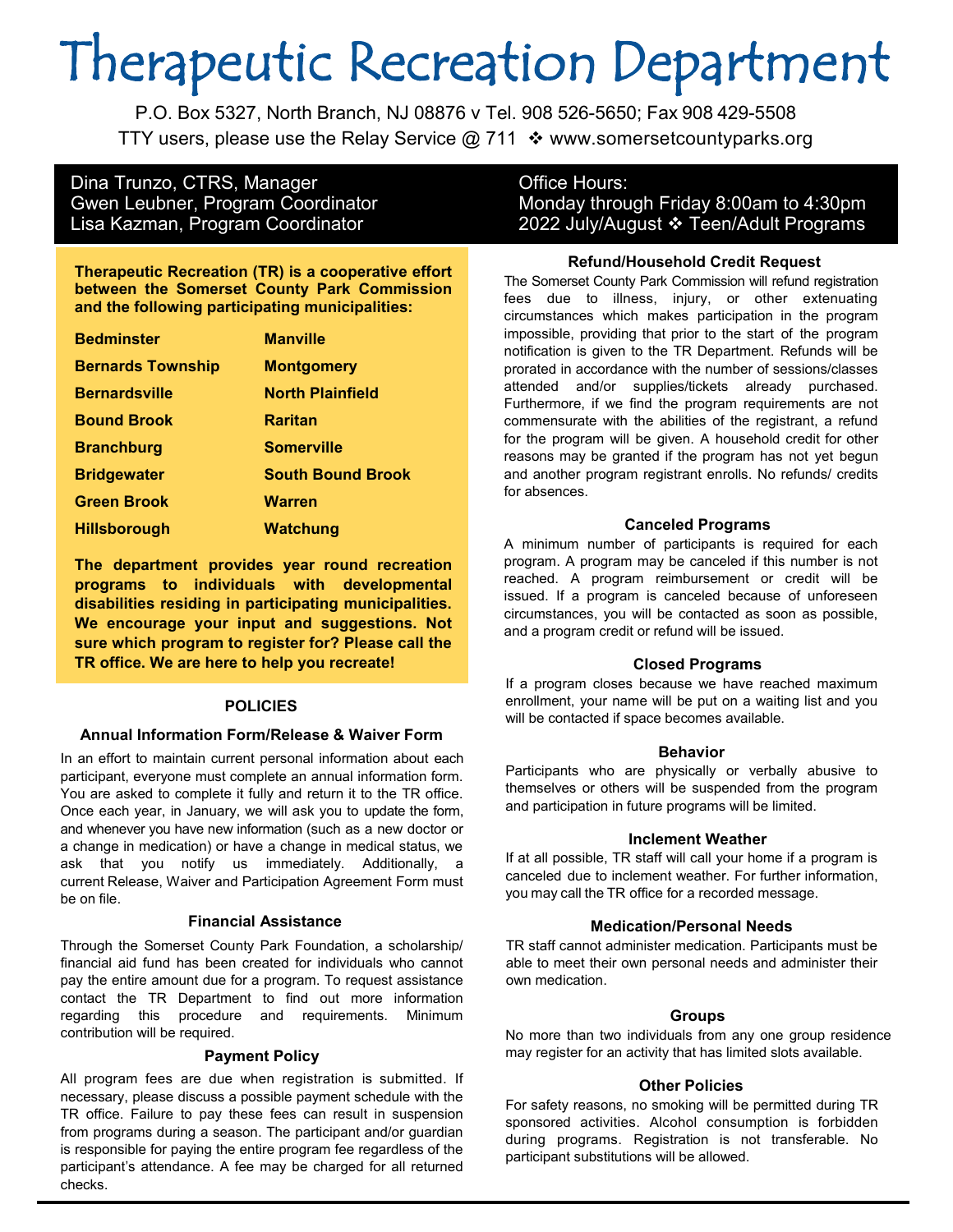## **REGISTRATION POLICY**

Registration will be accepted beginning on the date specified below and on the registration form. Registration is accepted in the following ways:

- **Registration is online and will open on Monday, June 20 at 5:00 pm.**
- Phone-in/fax registration will begin **Tuesday, June 21** at 9:00am. *No email registration accepted.*

The fax machine is in a public area. It is highly recommended that you fax only during office hours.

Registrations received prior to the specified date & time will not be accepted.

*Please visit our website to review our policies and procedures as well as information regarding the TR registration process.*

#### **PICK-UP /DROP-OFF**



This symbol is displayed by those programs listed for which a vehicle is available. All participants receiving rides from the TR Department to programs must abide by TR policies. The pick-up times will be established one week before the start of each program. In order to maintain this schedule, all riders are expected to be at their "pick-up" site at the time designated. The TR staff can wait at that location no more than 5 minutes after the time specified. Families/guardians are to be at the site at the time specified for "drop-off". Failure to abide by these terms more than twice per season, or misbehavior on the vehicle, will result in loss of this privilege.

**The TR staff reserves the right to change or cancel pick-up/drop-off points listed for each program depending on the number of individuals requesting rides to programs from that point. Notification will be made prior to the start of the program. Pick-up/drop-off is available on a first come, first served basis.**

**\*\*No pick-up/drop-off is available within 5 miles of a program site. \*\***

**The TR Department does not provide home pickup/drop-off.**

**AVAILABILITY ON THE VEHICLES IS LIMITED AND WILL BE GRANTED ON A FIRST COME FIRST SERVE BASIS. MASKS WILL BE REQUIRED WHILE RIDING IN THE VEHICLES. NO EXCEPTIONS!**

If you have any questions about these policies, or if you are scheduled for pick-up, but cannot attend the day's program or event, please call the TR office. 908-526-5650.

**Location:** All Programs are held at North Branch Park, TR Activity Center, 355 Milltown Road, Bridgewater, unless otherwise noted.



#### **PICK-UP/DROP-OFF POLICY**

This policy applies to all programs offered by the department. Participants will be given one (1) warning per calendar year and allowed one (1) offense per year.

- A. Individuals dropped off early and picked up late at Park Headquarters for special programs and trips will be assessed a penalty of \$10.00 per fifteen (15) minutes after a (15) minute grace period.
- B. Individuals who are dropped off early and picked up late at designated pick-up/dropoff points will be assessed a penalty of \$10.00 per fifteen (15) minutes after the first five (5) minutes.
- C. Individuals who are dropped off directly at a program site may be dropped off no more than 5 minutes before the start of program. Those individuals dropped off early will be assessed a penalty fee of \$10.00 per (15) fifteen minutes. Individuals picked up late at a program site will be assessed the same penalty as stated in A.
- D. After the first offense, individuals will be charged a higher rate.
- E. Abuse of the policy will result in suspension from the program.

## **DIFFERENT PERSON PICK-UP**

If someone other than the parent/guardian or group home staff will be picking up a participant at the conclusion of the program, either at the program site or pick-up/drop-off point, advance written notification MUST be given to the TR staff.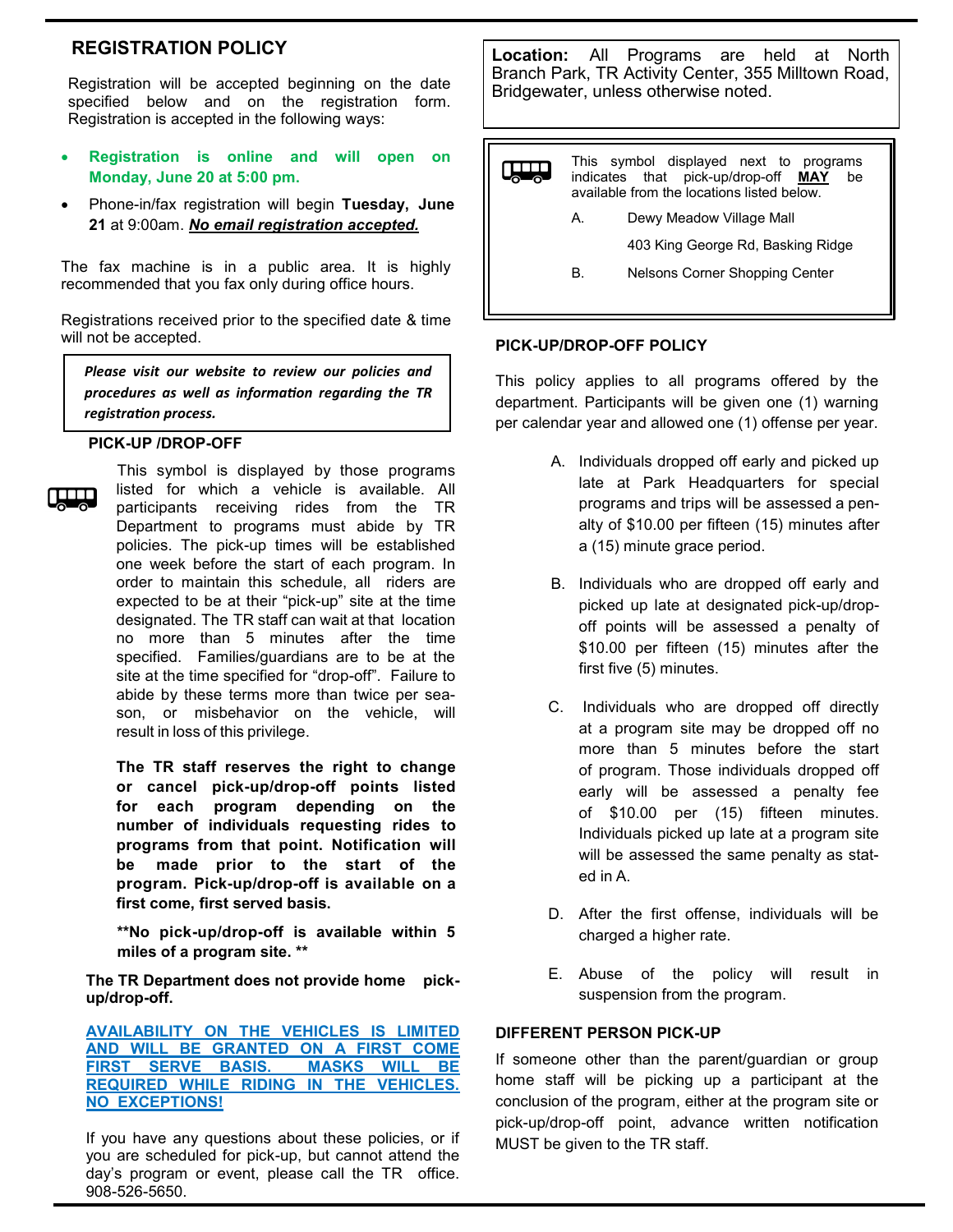# TEEN/ADULT PROGRAMS, AGES 14 AND OLDER

# **BEACH BODY (98447)**



We all like to feel our best especially when the weather is warm. Challenge yourself to keep moving all summer in this fitness program.

| Date: | Mondays, July 11, 18, 25 |
|-------|--------------------------|
| Time: | $7:00 - 8:30$ pm         |
| Fee:  | \$60.00                  |

# **SUMMER DELIGHT (98448)**



Tempt your taste buds! Food always tastes better when it sunny and warm. We will use seasonal fruits and vegetables to create new and delicious recipes to satisfy your summer appetites. Eat a light dinner before attending this program.

**Time:** 7:00 – 8:30pm

**Fee:** \$65.00



# **PAJAMA PARTY (98449)**



Come dressed in your bedtime best, we'll have lots of fun without any rest. There's pizza for dinner, a few movies , some games and a good night sweet treat too.

| Date: | Thursday, July 14 |
|-------|-------------------|
| Time: | $7:00 - 9:00$ pm  |
| Fee:  | \$25.00           |

# **FISHING FUN (98450)**



You too will have a fish tail to tell when you spend an evening fishing with us. Assisted by Park Commission Rangers, we will cast our lines into one of the ponds at Colonial Park. No fishing experience needed. Come catch the Big one!

| Date: | Thursday, July 21 |
|-------|-------------------|
| Time: | $7:00 - 8:30$ pm  |

**Location:** Colonial Park 156 Mettlers Road Franklin Township Parking Lot B **Fee:** \$20.00

# **ICE CREAM SOCIAL (98451)**

Who doesn't love ice cream? Gather with friends to enjoy a sweet summer treat while spending time with others.

| Date: | Thursday, July 28 |
|-------|-------------------|
| Time: | $7:00 - 8:30$ pm  |
| Fee:  | \$25.00           |



# **SUMMER CRAFTS (98452)**



Making traditional summer crafts is always a blast. Come create tie-dye and fabric art projects. **Please bring a white prewashed shirt or item to tie-dye.**

| Date: | Monday, August 1 |
|-------|------------------|
| Time: | $7:00 - 8:30$ pm |
| Fee:  | \$35.00          |

# **COLORED PENCIL CREATIONS (98453)**

Put pencil to paper as we draw confidently and beautifully. We will learn about color mixing, methods for blending colored pencils and using everyday items to add amazing textures and details to our drawings. No drawing experience needed.

| Date: | Tuesdays, August 2, 9 |
|-------|-----------------------|
| Time: | $7:00 - 8:30$ pm      |
| Fee:  | \$50.00               |

# **KICKBALL (98454)**

Feel like a kid again as we play the classic game of kickball! Run the bases and get to home before the other team gets you out.

| Date: | Thursday, August 4 |
|-------|--------------------|
| Time: | $7:00 - 8:30$ pm   |
| Fee:  | \$18.00            |

# **TR TALENT (98455)**

We had a blast with this virtual program so we decided to make it live! Show off your talent for your friends to see. Tell a joke, read a poem, play an instrument, do a dance, sing a song, or whatever you can think of!

| Date: | Monday, August 8 |               |
|-------|------------------|---------------|
| Time: | $7:00 - 8:30$ pm | $\bigcirc$ h  |
| Fee:  | \$18.00          | $\mathcal{U}$ |





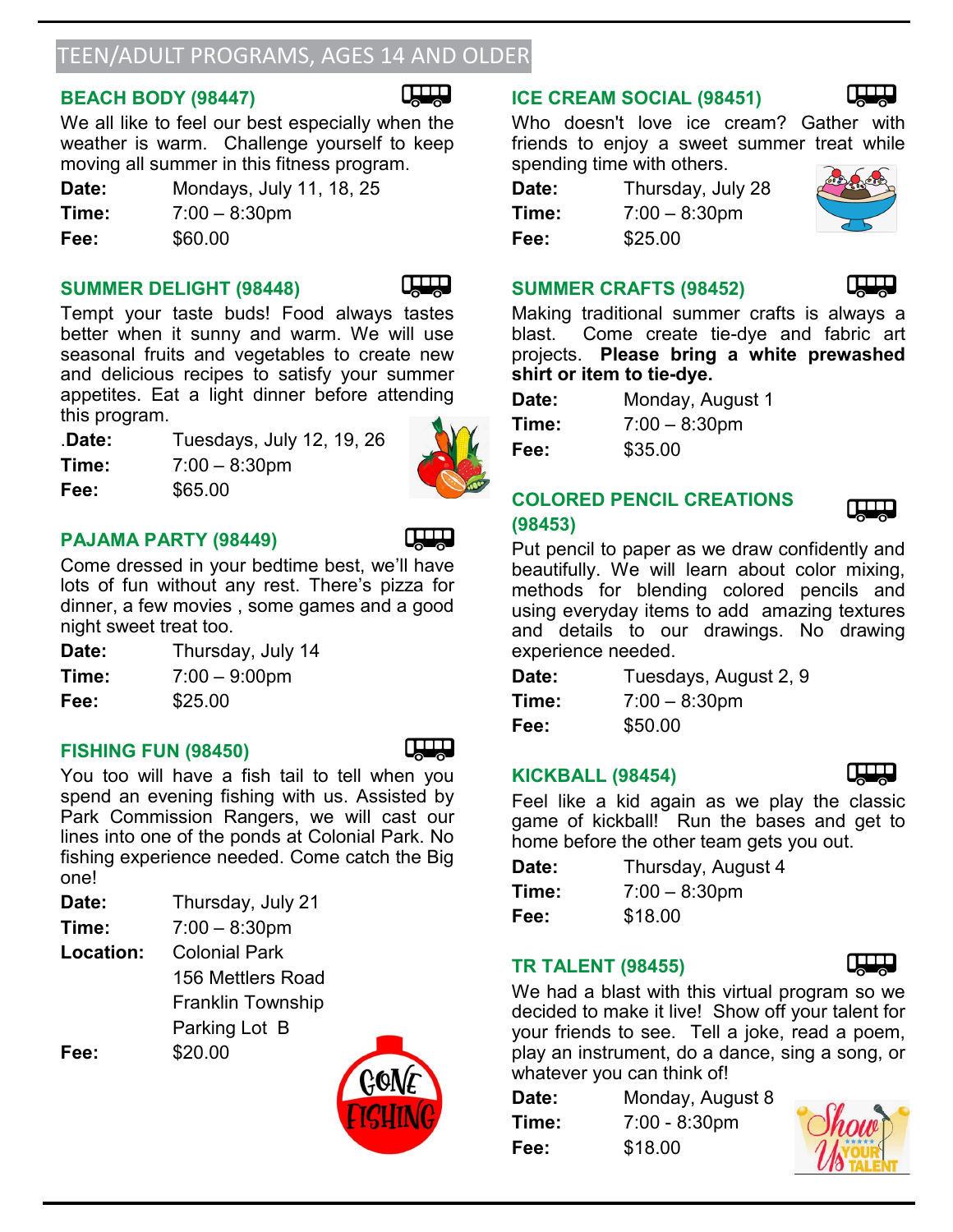# **ADULT PROGRAMS, AGES 17 AND OLDER**

# SPECIAL

# **SUMMER CONNECT**

**Back by popular demand! Each week will be filled with exciting activities including games, arts & crafts, cooking, fitness, current events, and more! The goal of this program is to provide leisure opportunities, foster independence, and enhance health and well-being. A schedule for the session will be sent prior to the start of the session.** 

- Minimum of 10 participants
- Attendees must be able to function in a group setting of 10 participants to 2 staff.
- Program takes place at the TR Activity Center.
- Must reside in a TR participating municipality.
- No transportation is offered.
- Please bring a lunch with beverage and **reusable** water bottle.
- All participants must be independent in all areas of personal care, able to administer their own medication, and toilet trained. If there are any Covid Guidelines in place, they will be adhered to in the program.
- Extra money may be needed for some activities. You may choose one or both sessions.

**Session I:** Monday - Friday, August 15 - 19

- **Session II:** Monday Friday, August 22 26
- **Time:** 9:00am 3:00pm

# **STAY TUNED FOR A FLYER WITH MORE INFORMATION! (REGISTRATION WILL BE IN JULY)**